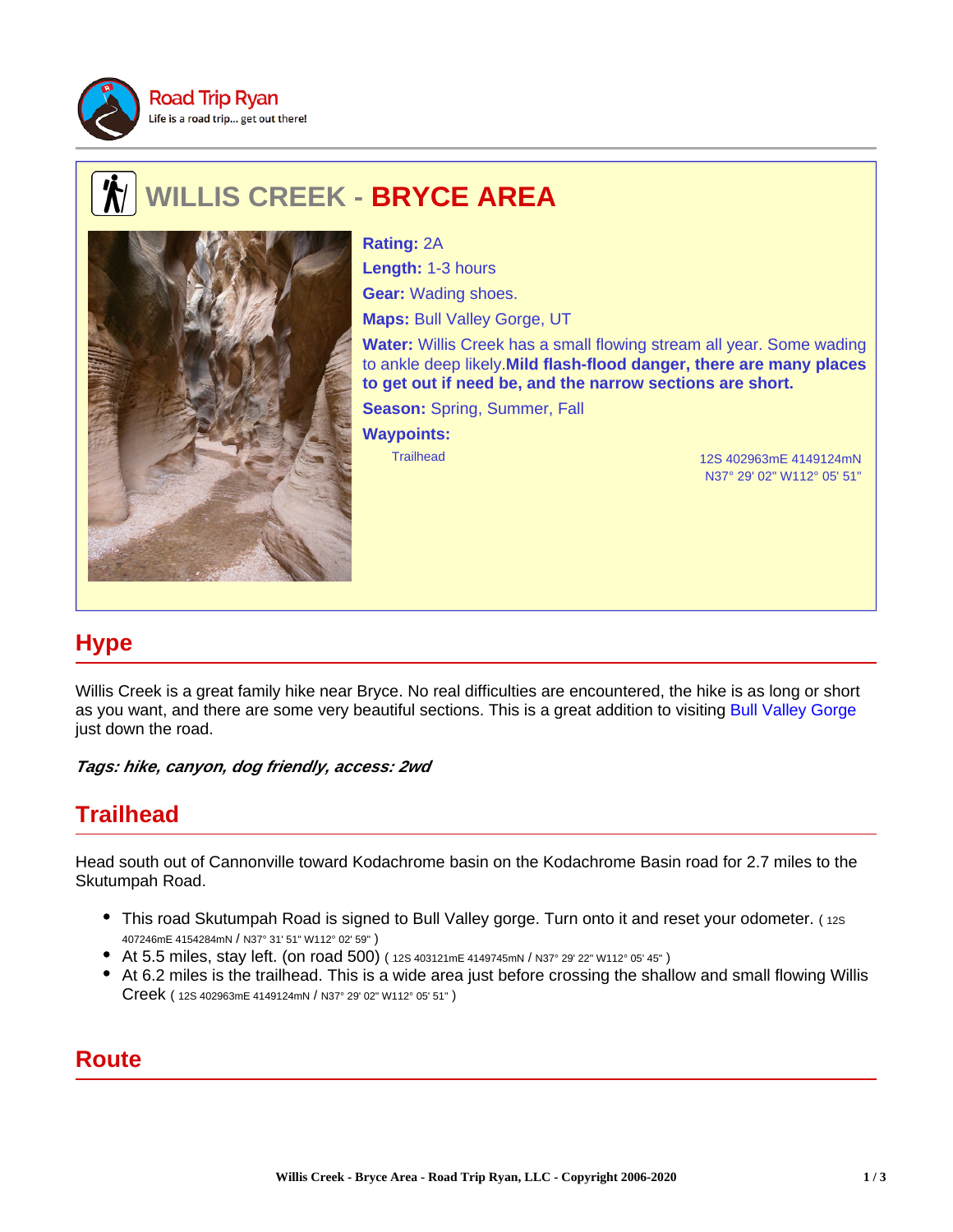From the trailhead, follow the marked trail down Willis Creek. The trail follows along the rim for a short distance, then drops in. 10 minutes from the car, you will encounter a short waterfall that can be downclimbed, or bypassed on either side. Below the waterfall are the most scenic sections. The canyon is narrow, but never a slot. Enjoy the yellow and black colors on the wall.

About 30 or 40 minutes from the car a side canyon comes in on the left. This makes a great turn around spot or continue down as far as you like. Return the way you came.

**Optional Exit:** The side canyon can be up-climbed. The first chockstone 2 minutes up the canyon is tricky, but not very exposed. The next one, 5 minutes above the first, is not as tricky, but very exposed. Climbers only. Above this second up-climb, the canyon opens dramatically and is not particularly interesting. Follow it until you come to the main road, and then hike left down the road back to your car. All in all, you are likely better off going back up Willis, but for those who prefer loop hikes, this is an option.